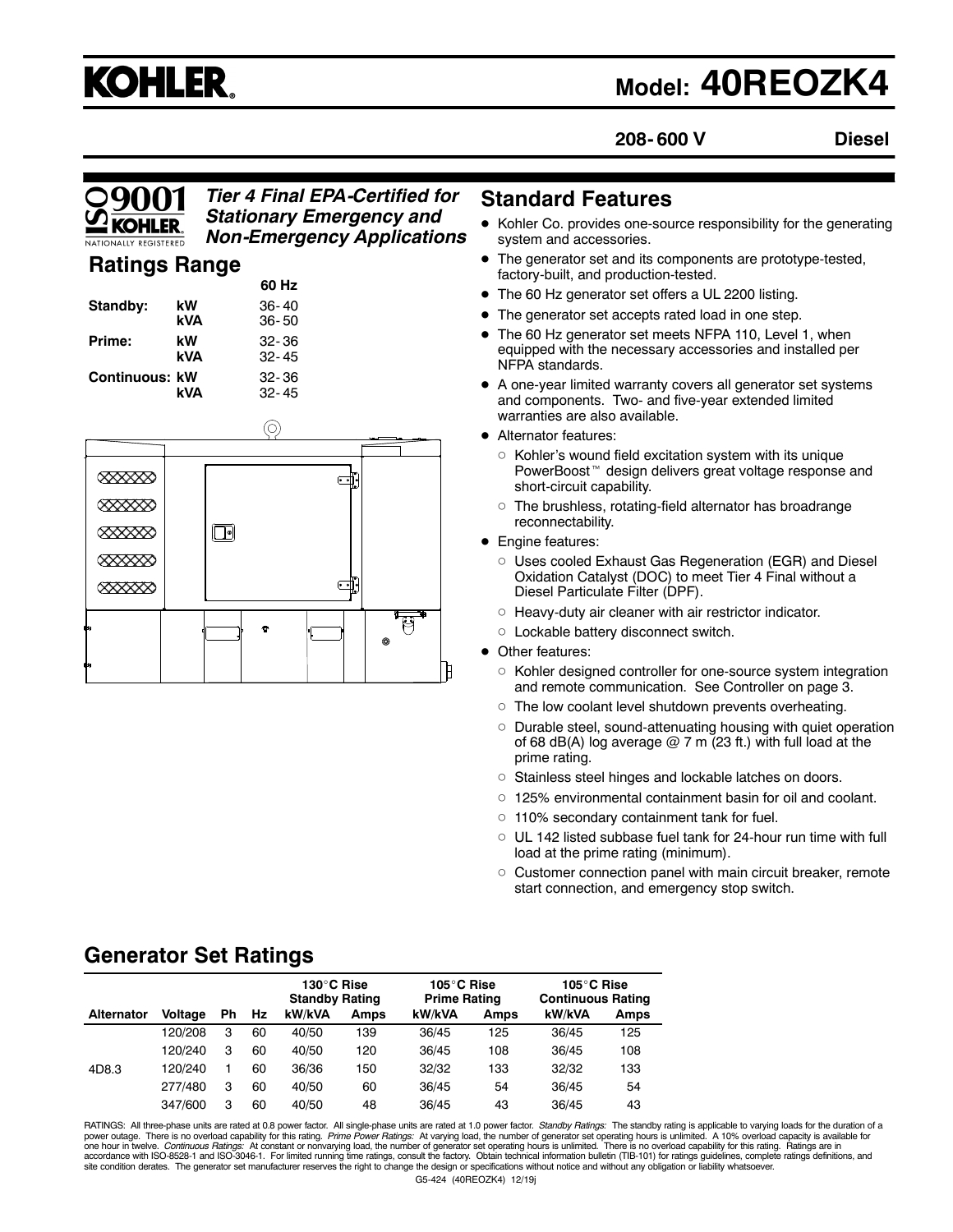## **Alternator Specifications**

| <b>Specifications</b>      |                                          | <b>Alternator</b>            |
|----------------------------|------------------------------------------|------------------------------|
| Manufacturer               |                                          | Kohler                       |
| Type                       |                                          | 4-Pole, Rotating-Field       |
| Exciter type               |                                          | Brushless, Wound-Field       |
| Leads: quantity, type      |                                          | 12, Reconnectable            |
|                            |                                          | 6, 600 Volt                  |
| Voltage regulator          |                                          | Solid State, Volts/Hz        |
| Insulation:                |                                          | <b>NEMA MG1</b>              |
| Material                   |                                          | Class H                      |
| Temperature rise           |                                          | 150°C, Standby               |
| Bearing: quantity, type    |                                          | 1, Sealed                    |
| Coupling                   |                                          | Flexible Disc                |
| Amortisseur windings       |                                          | Full                         |
|                            | Voltage regulation, no-load to full-load | ±0.5%                        |
| One-step load acceptance   |                                          | 100% of Rating               |
| Unbalanced load capability |                                          | 100% of Rated                |
|                            |                                          | <b>Standby Current</b>       |
| Peak motor starting kVA:   |                                          | (35% dip for voltages below) |
| 480 V                      | 4D8.3 (12 lead)                          | 120                          |

- $\bullet$  NEMA MG1, IEEE, and ANSI standards compliance for temperature rise and motor starting.
- Capable of sustained line-to-neutral short-circuit current of up to 300% of the rated current for up to 2 seconds. (IEC 60092-301 short-circuit performance.)
- Sustained short-circuit current enabling downstream circuit breakers to trip without collapsing the alternator field.
- Self-ventilated and dripproof construction.
- $\bullet$  Windings are vacuum-impregnated with epoxy varnish for dependability and long life.
- Superior voltage waveform from a two-thirds pitch stator and skewed rotor.

#### **Engine**

| <b>Engine Specifications</b>               |                                             |
|--------------------------------------------|---------------------------------------------|
| Manufacturer                               | Kohler Diesel                               |
| Engine: model, type                        | KDI 2504 TCR 2.5 L.<br>4-Cycle Turbocharged |
| Cylinder arrangement                       | 4 Inline                                    |
| Displacement, L (cu. in.)                  | 2.5(152.5)                                  |
| Bore and stroke, mm (in.)                  | 88 x 102 (3.46 x 4.01)                      |
| Compression ratio                          | 17.0:1                                      |
| Piston speed, m/min. (ft./min.)            | 275 (905)                                   |
| Main bearings: quantity, type              | 4, Sleeve                                   |
| Rated rpm                                  | 1800                                        |
| Max. power at rated rpm, kWm (BHP)         | 47 (63)                                     |
| Cylinder head material                     | Cast Iron                                   |
| Crankshaft material                        | Cast Iron                                   |
| Valve material:                            |                                             |
| Intake                                     | <b>Stainless Steel</b>                      |
| Exhaust                                    | <b>Stainless Steel</b>                      |
| Governor: type, make/model                 | Electronic                                  |
| Frequency regulation, no-load to full-load | Isochronous                                 |
| Frequency regulation, steady state         | ±0.28%                                      |
| Frequency                                  | Fixed                                       |
| Air cleaner type, all models               | Dry                                         |

#### **Exhaust**

| <b>Exhaust System</b>                                                             |                     |
|-----------------------------------------------------------------------------------|---------------------|
| Exhaust manifold type                                                             | Dry                 |
| Exhaust flow at rated kW, m <sup>3</sup> /min. (cfm)                              | 9.2(326)            |
| Exhaust temperature at rated kW, dry<br>exhaust, $^{\circ}$ C ( $^{\circ}$ F)     | 382 (720)           |
| Allowable back pressure, kPa (in. Hq)                                             | $7 - 12(2.1 - 3.5)$ |
| Back pressure available after losses due<br>to exhaust aftertreatment system, kPa |                     |
| (in.Hq)                                                                           | 4 (1.2)             |

## **Application Data**

#### **Engine Electrical**

| <b>Engine Electrical System</b>                   |                                                                                                    |
|---------------------------------------------------|----------------------------------------------------------------------------------------------------|
| Battery charging alternator:                      |                                                                                                    |
| Ground (negative/positive)                        | Negative                                                                                           |
| Volts (DC)                                        | 12                                                                                                 |
| Ampere rating                                     | 80                                                                                                 |
| Starter motor rated voltage (DC)                  | 12                                                                                                 |
| Battery, recommended cold cranking<br>amps (CCA): |                                                                                                    |
| Quantity, CCA rating                              | One, 950                                                                                           |
| Battery voltage (DC)                              | 12                                                                                                 |
| Fuel                                              |                                                                                                    |
| <b>Fuel System</b>                                |                                                                                                    |
| Fuel supply line, min. ID, mm (in.)               | 8(0.31)                                                                                            |
| Fuel return line, min. ID, mm (in.)               | 6.3(0.25)                                                                                          |
| Max. lift, fuel pump: type, m (ft.)               | Mechanical, 2.5 (8.2)                                                                              |
| Max. fuel flow, Lph (gph)                         | 35(9.3)                                                                                            |
| Max. return line restriction, kPa (in. Hg)        | 20 (5.9)                                                                                           |
| Fuel prime pump                                   | Manual                                                                                             |
| Fuel filter                                       |                                                                                                    |
| Primary                                           | 5 Microns @ 98%<br>Efficiency                                                                      |
| <b>Water Separator</b>                            | Yes                                                                                                |
| Recommended fuel                                  | ASTM D975 or FN 590<br>Ultra Low Sulfur Diesel<br>(ULSD) with sulfur content<br><15 mg/kg (15 ppm) |
|                                                   |                                                                                                    |

#### **Lubrication**

| <b>Lubricating System</b>                                      |                        |
|----------------------------------------------------------------|------------------------|
| Type                                                           | <b>Full Pressure</b>   |
| Oil pan capacity, L (qt.) $\S$                                 | 10.9 (11.5)            |
| Oil pan capacity with filter, L (qt.) $\S$                     | 11.2(11.8)             |
| Oil filter: quantity, type §                                   | One, Cartridge         |
| Oil cooler                                                     | Water-Cooled           |
| Oil type $§$                                                   | API CJ-4 or ACEA E6-E9 |
| § Kohler recommends the use of Kohler Genuine oil and filters. |                        |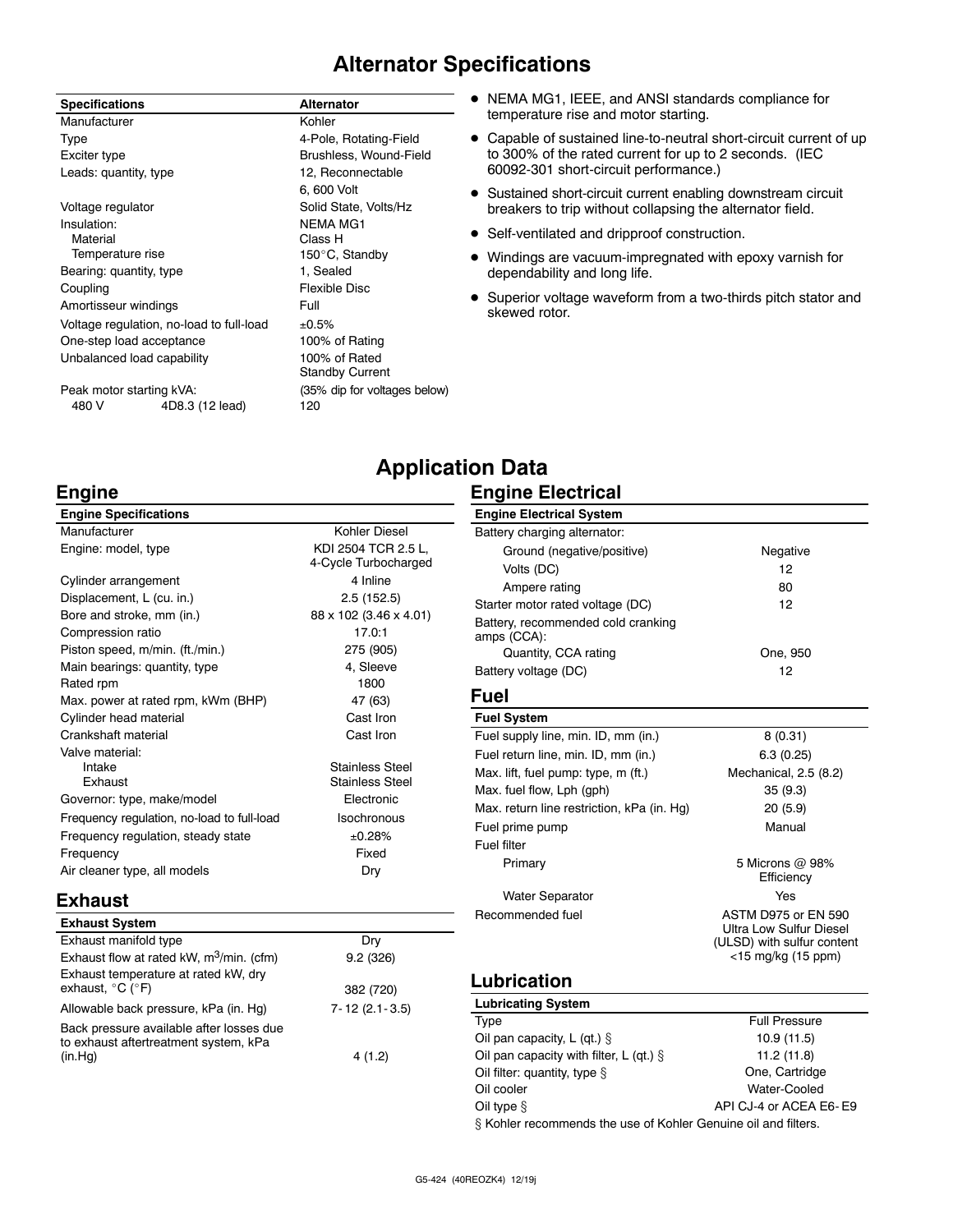## **Application Data**

#### **Cooling**

| <b>Radiator System</b>                                                                       |             |
|----------------------------------------------------------------------------------------------|-------------|
| Ambient temperature at standby rating,<br>$^{\circ}$ C ( $^{\circ}$ F)                       | 45 (113)    |
| Ambient temperature at prime power<br>and continuous ratings, °C (°F)                        | 50 (122)    |
| Engine jacket water capacity, L (gal.)                                                       | 5.2(1.4)    |
| Radiator system capacity, including<br>engine, L (gal.)                                      | 17.2 (4.5)  |
| Engine jacket water flow, Lpm (gpm)                                                          | 57(15)      |
| Heat rejected to cooling water at rated                                                      |             |
| kW, dry exhaust, kW (Btu/min.)                                                               | 35 (1990)   |
| Water pump type                                                                              | Centrifugal |
| Fan diameter, including blades, mm (in.)                                                     | 483 (19)    |
| Fan, kWm (HP)                                                                                | 2.7(3.6)    |
| Max. restriction of cooling air, intake and<br>discharge side of radiator, kPa (in. $H_2O$ ) | 0.125(0.5)  |

#### **Operation Requirements**

| <b>Air Requirements</b>                                            |             |
|--------------------------------------------------------------------|-------------|
| Radiator-cooled cooling air,<br>$m^3$ /min. (scfm) *               | 96.3 (3400) |
| Combustion air, m <sup>3</sup> /min. (cfm)                         | 3.3(118)    |
| Heat rejected to ambient air:                                      |             |
| Engine, kW (Btu/min.)                                              | 36.5 (2075) |
| Alternator, kW (Btu/min.)                                          | 6.7(381)    |
| * Air density = $1.20 \text{ kg/m}^3$ (0.075 lbm/ft <sup>3</sup> ) |             |

| <b>Fuel Consumption</b>     |                          |
|-----------------------------|--------------------------|
| Diesel, Lph (gph) at % load | <b>Standby Rating</b>    |
| 100%                        | 12.6 (3.3)               |
| 75%                         | 9.5(2.5)                 |
| 50%                         | 6.6(1.7)                 |
| 25%                         | 3.8(1.0)                 |
| Diesel, Lph (gph) at % load | <b>Prime Rating</b>      |
| 100%                        | 11.7(3.1)                |
| 75%                         | $8.8$ $(2.3)$            |
| 50%                         | 6.1(1.6)                 |
| 25%                         | 3.5(0.9)                 |
| Diesel, Lph (gph) at % load | <b>Continuous Rating</b> |
| 100%                        | 11.7(3.1)                |
| 75%                         | 8.8(2.3)                 |
| 50%                         | 6.1(1.6)                 |
| 25%                         | 3.5(0.9)                 |
|                             |                          |

#### **Sound Enclosure**

- Durable steel, sound-attenuating housing with quiet operation of 68 dB(A) log average  $@$  7 m (23 ft.) with full load at the prime rating.
- Internal-mounted silencer and flexible exhaust connector.
- Fade-, scratch, and corrosion-resistant Kohler<sup>®</sup> Power Armor<sup>™</sup> automotive-grade textured finish.
- Stainless steel hinges and lockable latches on doors.
- Acoustic insulation that meets UL 94 HF1 flammability classification and repels moisture absorption.
- 110% environmental containment basin for fuel, oil, and coolant.

#### **Controller**



#### **Decision-Maker<sup>®</sup> 3500 Controller**

Provides advanced control, system monitoring, and system diagnostics for optimum performance and compatibility.

- $\bullet$  Digital display with adjustable contrast and menu control provide easy local data access
- $\bullet$  Measurements are selectable in metric or English units
- Remote communication thru a PC via network or serial configuration
- Controller supports Modbus<sup>®</sup> protocol
- $\bullet$  Integrated hybrid voltage regulator with  $\pm 0.5\%$  regulation
- $\bullet$  Potted circuitry for protection from vibration and debris
- $\bullet$  Built-in alternator thermal overload protection
- NFPA 110 Level 1 capability
- Modbus<sup>®</sup> is a registered trademark of Schneider Electric.

#### **Customer Connection Panel**



- Viewable generator set controller with security cover
- Emergency stop switch
- Main line circuit breaker
	- o Reconnectable models: Rating 150 amps, field adjustable based on voltage selected
	- o 600 Volt models: Rating 60 amps, field adjustable
- Power connections for Available Options (battery charger and battery heater)
- Remote start connection

#### **Fuel Tank**

- Subbase fuel tank for 24-hour run time with full load at prime rating (minimum).
- Fuel tank includes the fuel level gauge, fuel fill with lockable cap, and normal/emergency vents.
- Both the inner and outer tanks have emergency relief vents.
- The secondary containment tank's construction protects against fuel leaks or ruptures. The inner (primary) tank is sealed inside the outer (secondary) tank. The outer tank contains the fuel if the inner tank leaks or ruptures.

#### **Fuel Tank Specifications**

Fuel tank capacity 293 L (77 gal.)